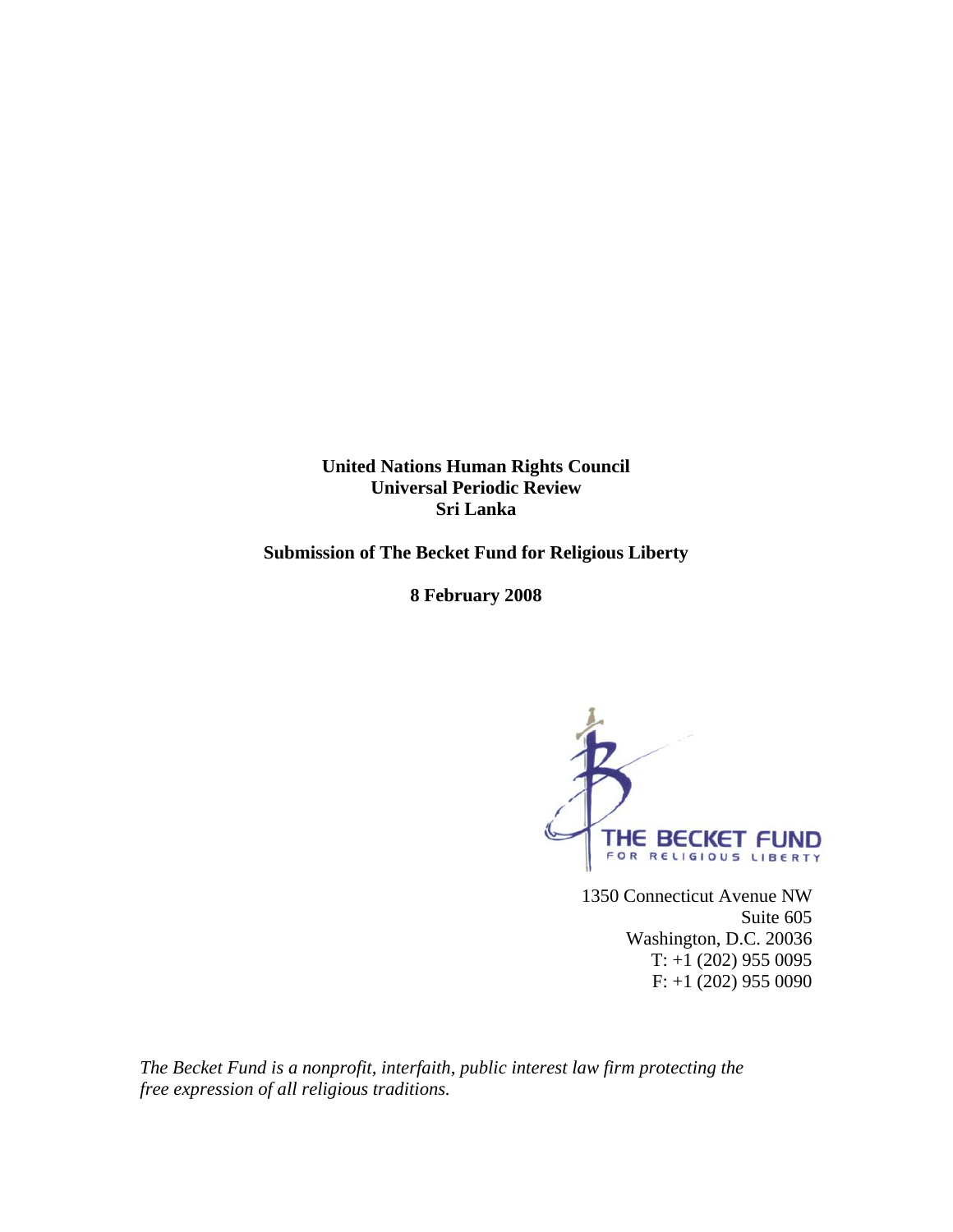

## **United Nations Human Rights Council Universal Periodic Review of Member-State Sri Lanka**

The Becket Fund for Religious Liberty, in special consultative status with ECOSOC, submits this analysis of the rule of law and religious freedom law in Sri Lanka as a contribution to the Universal Period Review of UNHRC member-state Sri Lanka.

## **1. Constitutional Framework**

## *Constitutional Guarantees of Religious Freedom*

At the outset, the Sri Lankan Constitution establishes the "foremost place" of Buddhism in the preamble and Article  $9<sup>1</sup>$  Meanwhile, Article 10 guarantees freedom of religion for all:

"Every person is entitled to freedom of thought, conscience and religion, including the freedom to have or to adopt a religion or belief of his choice."2

Additionally, Article 12 prohibits discrimination on the grounds of religion, and Article 14 ensures "the freedom, either by himself or in association with others, and either in public or in private, to manifest his religion or belief in worship, observance, practice or teaching."3 The Constitution even states in Article 27 that the state will create "the necessary economic and social environment" for all religious people to practice their religious principles.<sup>4</sup> Although the right to religious freedom is guaranteed by the Constitution, the implementation of this protection falls short of international standards, judging by the UDHR and the ICCPR.

#### **2. Prohibitions on the Propagation of Non-Buddhist Faiths**

Starting in 2001, the Sri Lankan Supreme Court issued a series of precedents aimed at severely restricting the rights of non-Buddhist religions under law. This effort culminated in 2003 with the issuance of *In re Teaching Sisters of the Holy Cross in* 

 $\overline{a}$ 

<sup>&</sup>lt;sup>1</sup> The Human Rights Committee held in General Comment No. 22 to the International Covenant on Civil and Political Rights that:

<sup>&</sup>quot;The fact that a religion is recognized as a state religion or that it is established as official or traditional or that its followers comprise the majority of the population, shall not result in any impairment of the enjoyment of any of the rights under the [ICCPR], including articles 18 and 27, nor in any discrimination against adherents to other religions or non-believers. In particular, certain measures discriminating against the latter, such as measures restricting eligibility for government service to members of the predominant religion or giving economic privileges to them or imposing special restrictions on the practice of other faiths, are not in accordance with the prohibition of discrimination based on religion or belief and the guarantee of equal protection under article 26." CCPR/C/21/Rev.1/Add.4, General Comment No. 22. (General Comments) 2

 $2$  Article 10.

<sup>&</sup>lt;sup>3</sup> Article 14.

<sup>4</sup> Chapter VI, Article 27, Section 11.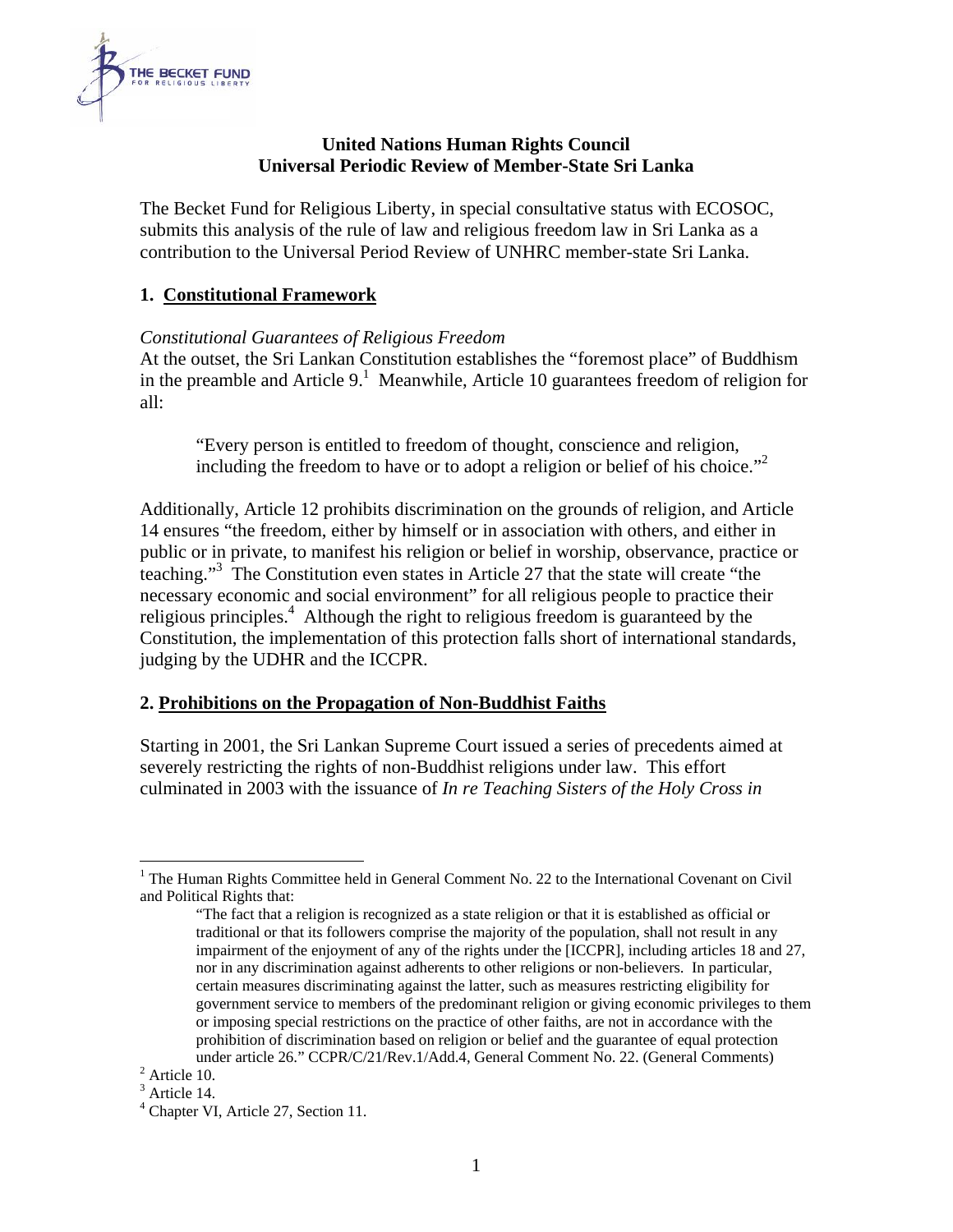

*Menzingen*. 5 In the *Menzingen* decision, Sri Lanka denied incorporation to an order of Catholic nuns seeking recognition in order to legally build a religiously-oriented school and to provide for social services to the general public. The Supreme Court blocked the incorporation as unconstitutional because, allegedly, incorporating an order dedicated to "spread[ing] the knowledge of the Catholic religion" would "impair the very existence of Buddhism."<sup>6</sup> The court further held that "the constitution does not recognize a fundamental right to propagate a religion."

On October 21, 2005, the United Nations Human Rights Committee overruled the Sri Lankan Supreme Court's *Menzingen* decision as flatly contrary to international law:

the Supreme Court's determination of the Bill's unconstitutionality restricted the author's rights to freedom of religious practice and to freedom of expression [without justification] . . . therefore there has been a breach of article 18, paragraph 1, of the Covenant.

\* \* \*

As to the claim under article 26, . . . differential treatment in the conferral of a benefit by the State must be provided without discrimination on the basis of religious belief. The failure to do so in the present case thus amounts to a violation of the right in Article 26 (ICCPR) to be free from discrimination on the basis of religious belief.

In light of these violations, the Committee ordered Sri Lanka to provide an "effective remedy giving full recognition to the [victims'] rights under the Covenant." In response to this rebuke, Sri Lanka did nothing. It still refuses to recognize the sisters' right to incorporate and be free from discrimination and the prospects of Sri Lanka's compliance with international law are dim. Although Sri Lanka ratified the Optional Protocol granting UNHRC explicit jurisdiction to adjudicate claims under the ICCPR, Sri Lanka's Supreme Court ruled, in a shocking 2006 decision, that UNHRC decisions are "not binding" on Sri Lanka as a matter of state sovereignty and never were.<sup>8</sup>

# **3. Anti-Conversion Legislation**

 $\overline{a}$ 

As the litigation over the right to incorporate non-Buddhist religious organizations worked its way through the courts, the government of Sri Lanka embarked on a parallel effort to create a crime of "attempted conversion" specifically designed to protect and preserve the Buddhist majority. In 2002, the President of Sri Lanka established the "Presidential Commission on Buddha Sasana" in reaction to allegations of insensitive

<sup>5</sup> *In re Sisters of the Holy Cross in Menzingen*, S.C. Special Determination No. 19 (25 July 2003). See also *In re Christian Sahanaye Prayer Centre*, S.C. Special Determination No.2 (24 May 2001); *In re New Wine Harvest Ministries*, S.C. Special Determination No.2 (3 January 2003).

Christians comprise 7-8% of the population of Sri Lanka, a figure which has remained stable for decades.

<sup>7</sup> *Sister Immaculate Joseph and 80 Teaching Sisters in Menzingen* v*. Sri Lanka*. (21 October 2005). 8 *Nallaratnam Singarasa* v*. Attorney General*, S.C. (Spl)(LA) No. 182/99 (15 September 2006).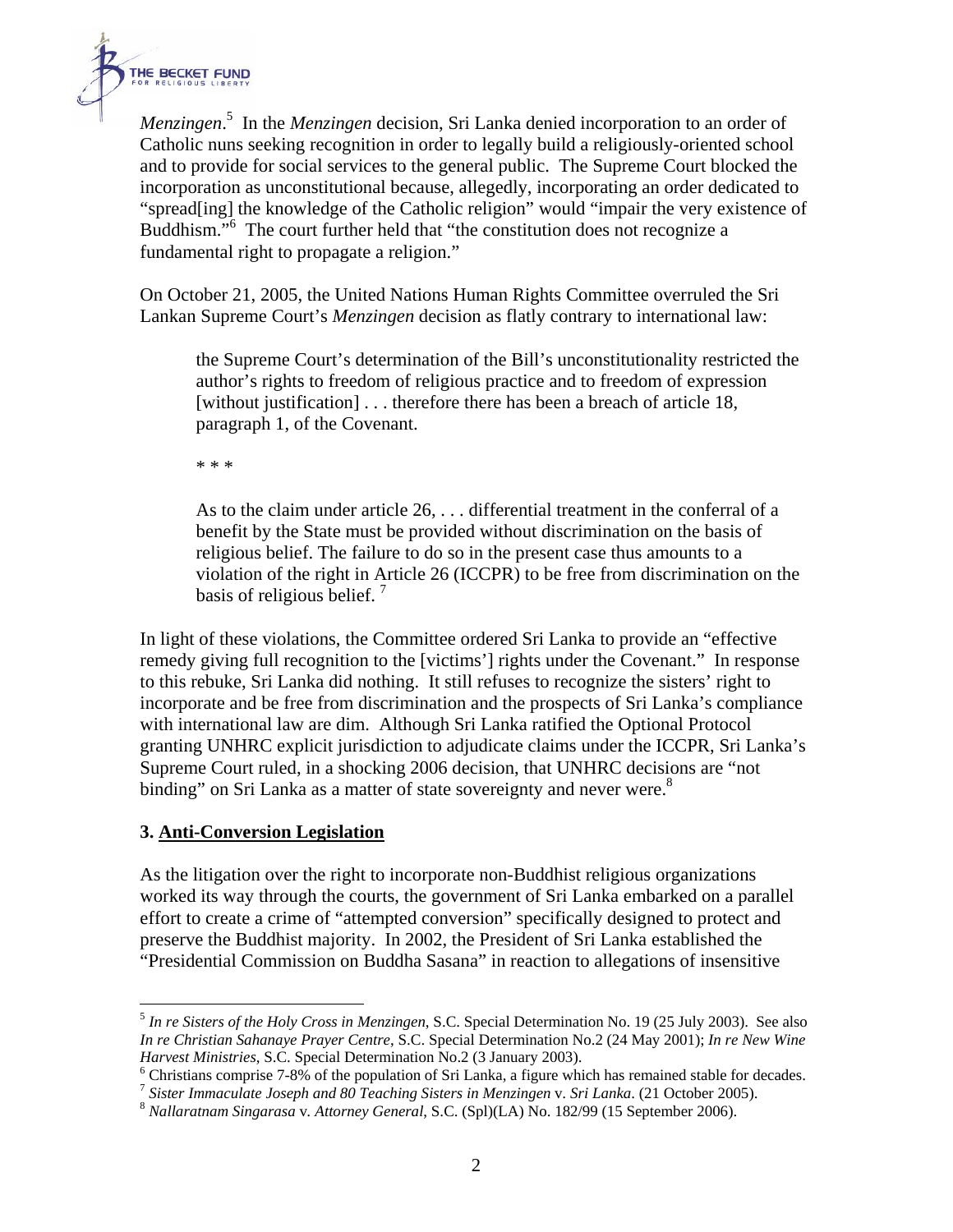

conversion efforts by Christians in Sri Lanka. But according to Asma Jahangir, the Special Rapporteur on Freedom of Religion and Belief, "instead of easing the religious tensions, [the Presidential Commission] provided more justification for religious intolerance."9 Although Ms. Jahangir acknowledged the presence of some disrespectful and misleading evangelization techniques, she found that they did not constitute any violations of the freedom of religion of others and found no evidence of forced conversions by Christians.<sup>10</sup>

The inflammatory report from the Presidential Commission was followed by agitation from radical Buddhists for anti-conversion laws, including holding "fasts-unto-death." And after the discriminatory *Menzingen* decision, radical elements naturally felt confident that they could now employ violence against Christians without fear of government retaliation. They were right. Rampant church burnings and violence against Christians soon followed over the next two years with almost no arrests or convictions.<sup>11</sup>

The unrest led to the rise of the JHU, the political arm of the radical Buddhist movement, composed entirely of monks, which is dedicated to passing broad anti-conversion laws as a means of preserving Sri Lanka's Sinhala Buddhist identity. The penalty for violating this proposed law includes a prison sentence up to five years and a large fine.<sup>12</sup> Not to be outdone, the government itself drafted another anti-conversion bill in 2005 that had an even broader reach than the JHU bill.<sup>13</sup>

The most troubling aspect of the anti-conversion legislation, as recognized by Special Rapporteur in her Sri Lanka report, is that it would criminalize a central principle of religious liberty—the ability to freely choose and change one's religion.<sup>14</sup>

Sri Lanka's anti-conversion efforts exhibit a true lack of understanding of the inherency of religious freedom and the concept of conversion. Conversion should be understood as an internal, individual transformation of the heart, conscience, and belief system, not simply the external registration with a congregation. Indeed, the Universal Declaration of Human Rights states that the right to freedom of thought, conscience and religion includes the ability to change one's religion.

Moreover, the Human Rights Committee has established in General Comment No. 22 that "[t]he freedom to manifest religion or belief in worship, observance, practice and teaching encompasses a broad range of acts."<sup>15</sup> The fact that religious organizations are motivated by faith to provide acts of social services *and* retain their religious identity

1

<sup>&</sup>lt;sup>9</sup> "Report of the Special Rapporteur on Freedom of Religion or Belief, Asma Jahangir, on her Mission to Sri Lanka," E/CN.4/2006/5/Add.3 (12 December 2005) at paragraph 36.

<sup>10</sup> Jahangir report paragraph 50.

<sup>&</sup>lt;sup>11</sup> See U.S. State Department International Religious Freedom Reports (Sri Lanka) of 2004 and 2005. Thankfully, violence against religious minorities has diminished significantly since that time.

<sup>&</sup>lt;sup>12</sup> These penalties are increased if the subject of the conversion is a woman, child, or other "vulnerable" person. For copies of the JHU's anti-conversion bill see www.lankaliberty.org/legislation.<br><sup>13</sup> For copies of the Government's anti-conversion bill see www.lankaliberty.org/legislation.<br><sup>14</sup> Jahangir report paragraph 72-75

<sup>15</sup> General Comment No. 22, Human Rights Commission